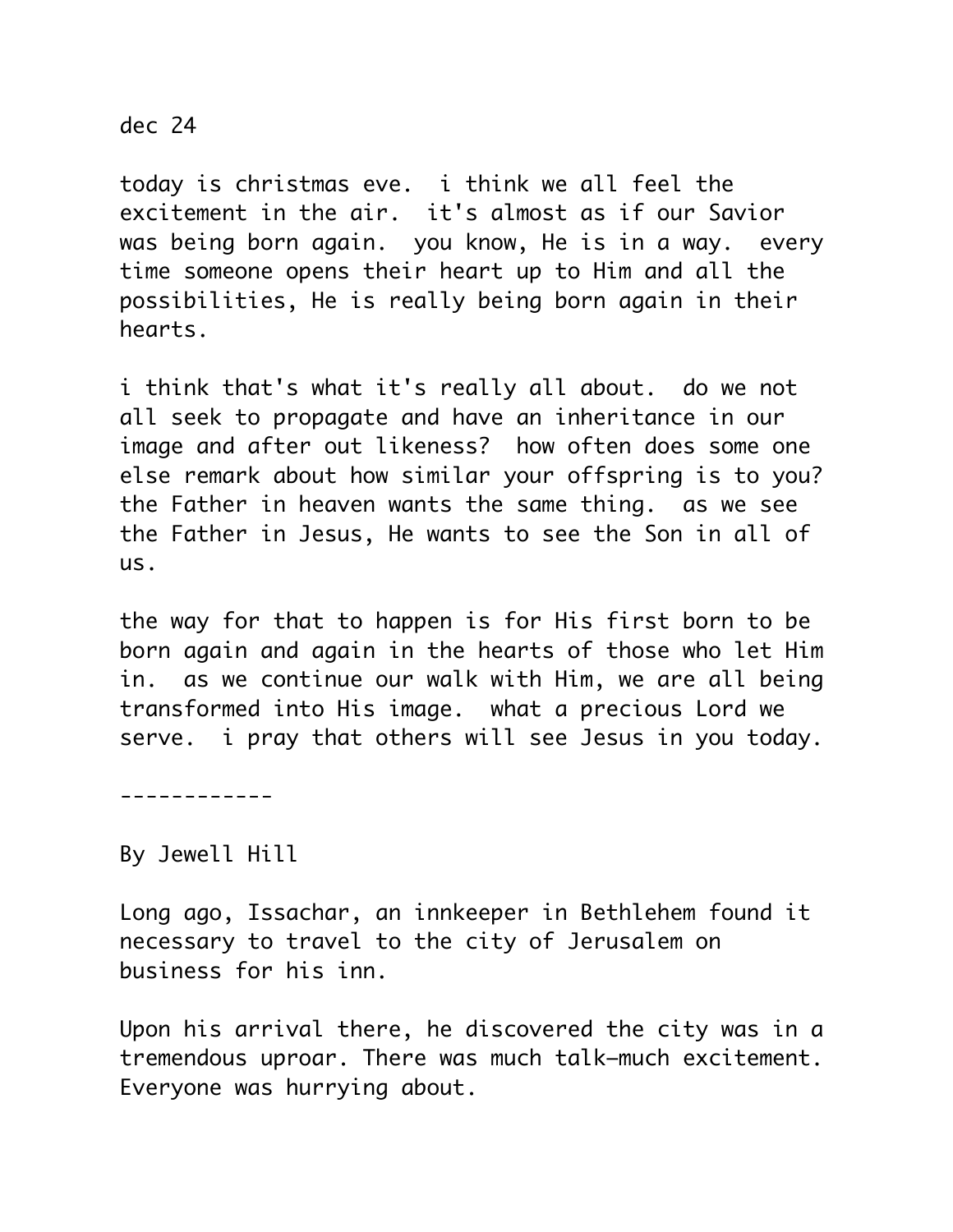Issachar inquired what was happening and was told that the Romans were crucifying three men. The one about whom most talk was being made was named Jesus.

He was a different sort of man. He had been going about the countryside teaching and preaching. And he had many followers. It was said that he healed people, too. Others were saying that he was the promised Messiah, long promised to redeem all.

Issachar finished his business for the day. Having a few more hours of daylight, he went to the hill called Golgotha. He was interested to see why all the people were so excited and wanted especially to see this man whose name was Jesus.

And there on the hill were three men on three crosses being crucified by the Romans.

The man in the center was Jesus, they said, but strangely there were no curses on his lips. He did not seem angry or resentful toward those who were killing him. He was rather quiet, but when he said anything it appeared to be more like a prayer than talking. It was such a strange sight.

There were a small group of people about the foot of the cross of Jesus and Issachar asked who they were. Someone said that one of the women was his mother, and her name was Mary. There was something about this Mary that caught Issachar's attention; maybe her eyes. She seemed familiar to him in a remote sort of way.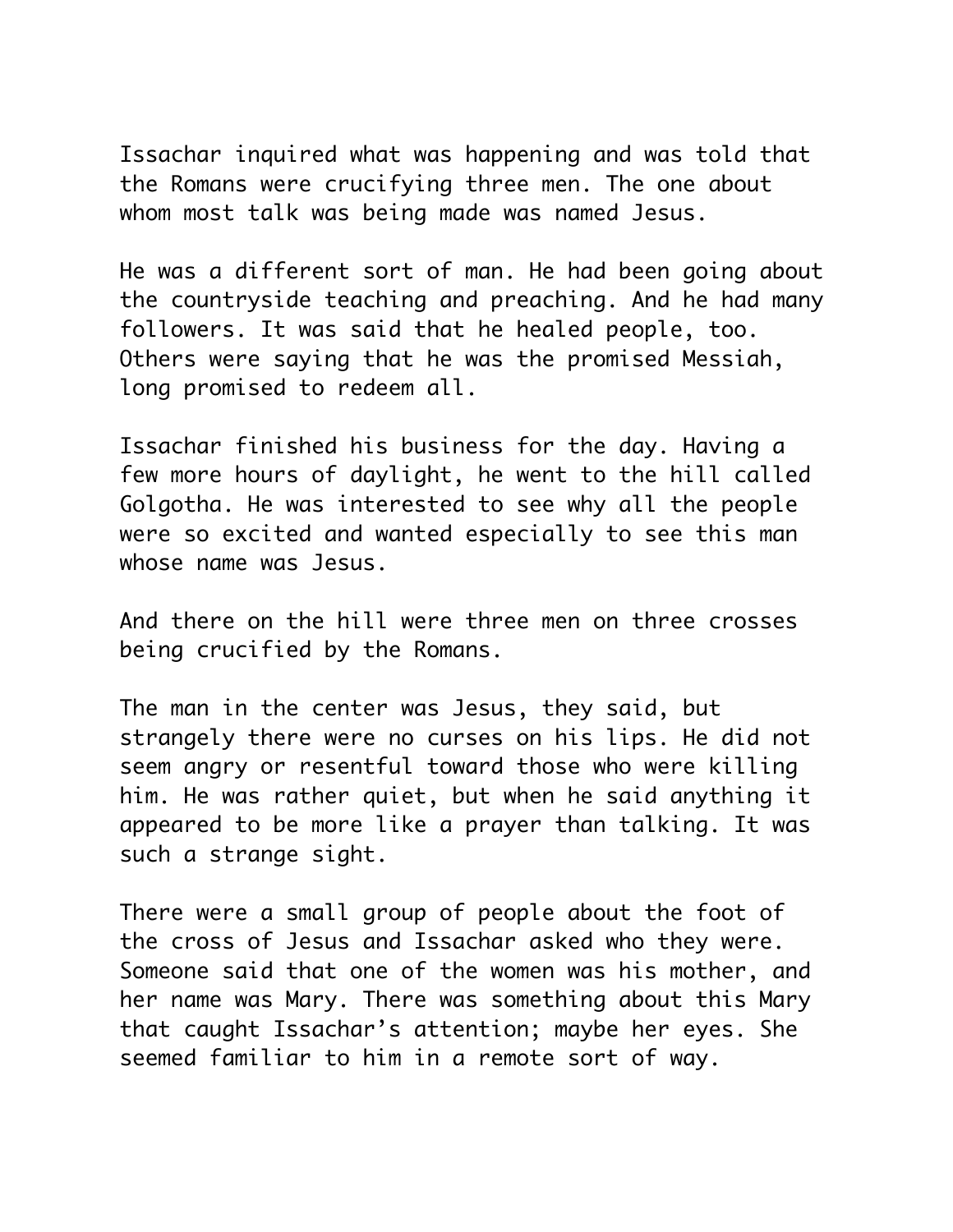Issachar turned to one of at his side and said, "Tell me more about this man in the center cross "

The bystander said his name was Jesus and that he was from Nazareth, but he was born in Bethlehem.

"Bethlehem?" questioned Issachar.

"Yes, Bethlehem," came the reply.

"When was he born, do you know?" Issachar asked.

"Let me see," said the bystander, "it was during the enrollment of Caesar Augustus, and that would make him thirty-two or thirty-thee years old.'

Suddenly Issachar did remember why this Mary woman looked familiar to him. For this woman came to his inn one night these many years ago! She and her husband. She was so tired looking and weary of traveling; yet her eyes were filled of love even when he said, he had no room. His inn was filled with people who had come to Bethlehem for the enrollment. He did the best he could when he saw May was heavy with child; he told them they could have the stable and they went there. He had heard a boy child had been born to Mary that night. He remembered that some shepherds came to the stable. He thought they were relatives. Some of his guests at the inn said there was beautiful singing in the stable that night.

Issachar stayed at Golgotha longer than he had planned and the sun was already low in the sky as he returned to the city to take his lodging for the night.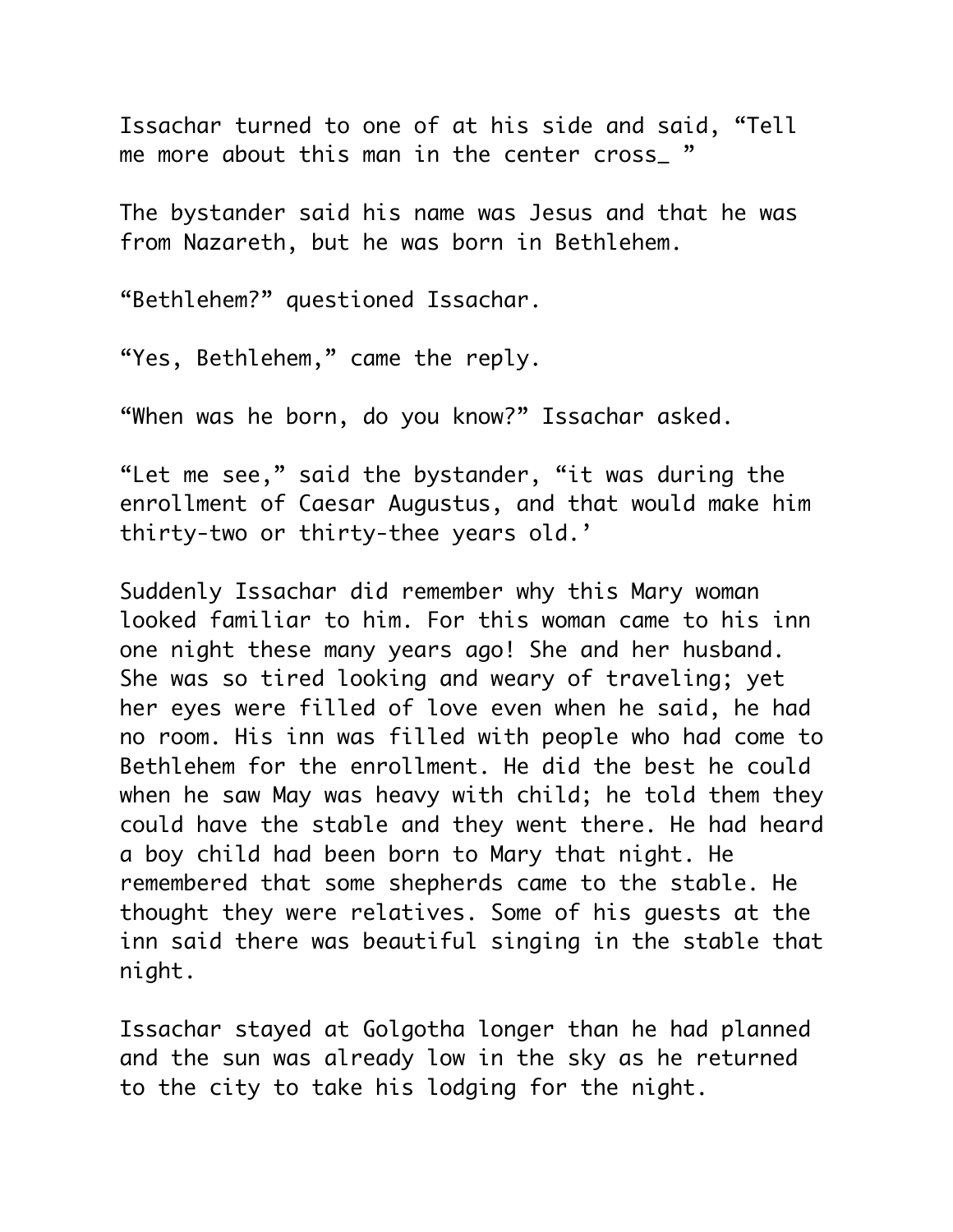But Issachar could not sleep. The thought kept coming to him over and over – They had knocked at his door. He had not let them in.

The next morning found Issachar in the temple praying for forgiveness for his being "too busy." And a peace came to him as he determined to be the most considerate innkeeper in Bethlehem from then on.

The third morning Issachar awoke early, for he was eager to be on his way home to tell his family what he had seen. He was about to ready to set out for home when he heard the news.

It was whispered news. It was spreading with lightning speed. This man Jesus was no longer dead. He was alive! Issachar couldn't believe it. It didn't seem possible for he had seen Him hanging on the cross just two days before, and yet that is what they said.

It was reported that some of His friends went out very early in the morning, about the break of day, and when they came into the garden to the tomb, they found the stone had been rolled away. They said two angels were there. The angels told them He was alive. He had risen from the dead as he said he would.

They had hurried back to the city, then two of his followers, Peter and John, ran all the way to the garden to see – and it was true. He had arisen! And they saw Him. He was alive! It was true!

"He is risen! He is risen! He is alive!" Issachar took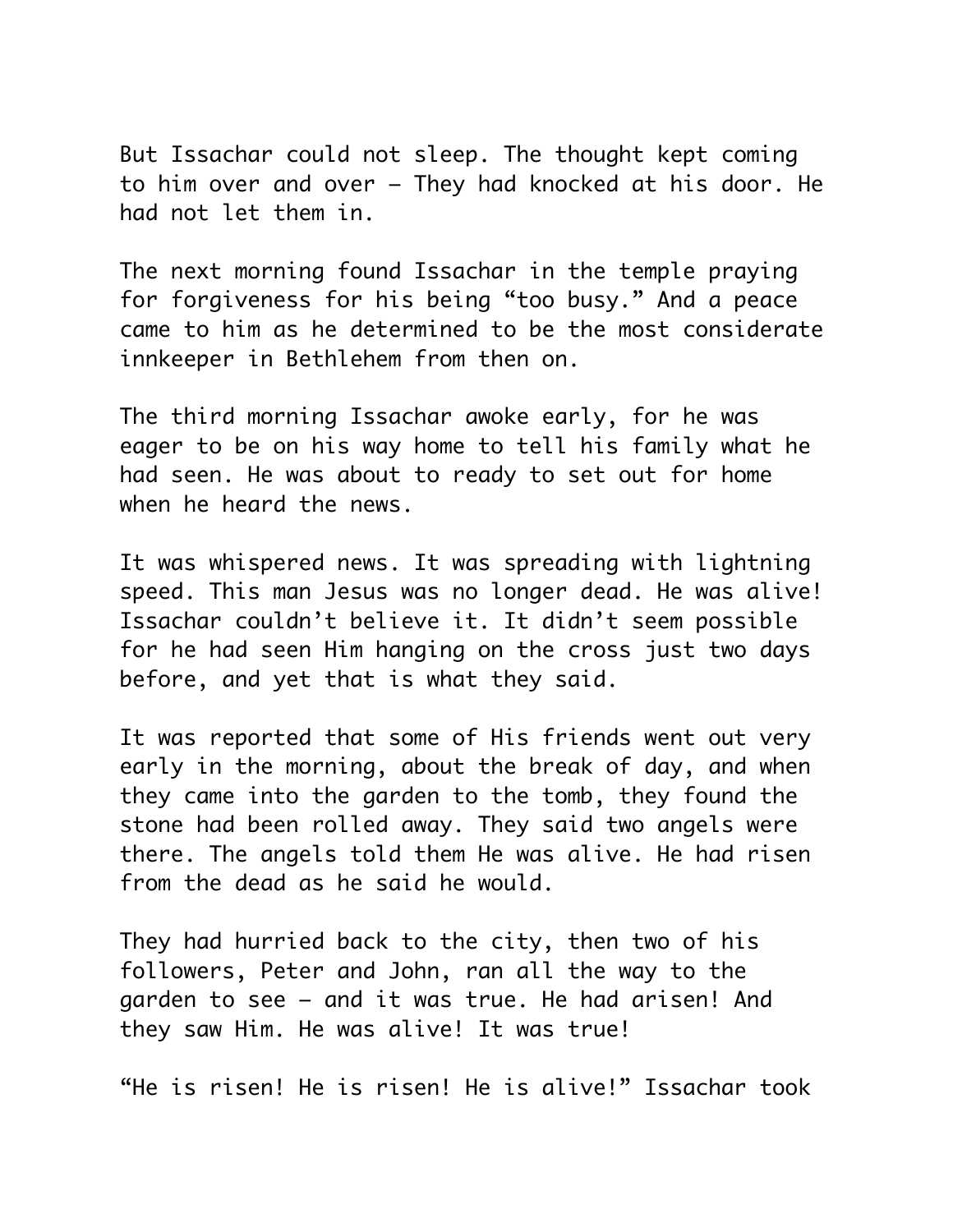the good news back to Bethlehem to his family and friends at the inn.

Issachar felt he must add something else to the good. "There is something else I must tell you – I did not let Him in when He came to my inn, I did not know He was coming. If only someone had told me Joseph and Mary were coming to Bethlehem, that here the Christ Child would be born, that angels would announce His coming. But I did not know  $-$ "

And yet, this is always the way it is. We never know when the great possibilities of God stand at our own door. We see only a stranger and we say, "There is no room for you," or "I am too busy.

Pray that He will come to you. Perhaps on this very day. Look for him. Wait for Him. Do not be too busy or say "I have no room."

--------------

are you too busy today? one does not have to be really bad to miss their opportunity. remember the parable about the sower? "and as he sowed, some seed fell by the wayside; and the birds came and devoured them. some fell on stony places, where they did not have much earth; and they immediately sprang up because they had no depth of earth. but when the sun was up they were scorched, and because they had no root they withered away. and some fell among thorns, and the thorns sprang up and choked them. but others fell on good ground and yielded a crop: some a hundredfold, some sixty, some thirty." matt 13:4-8.